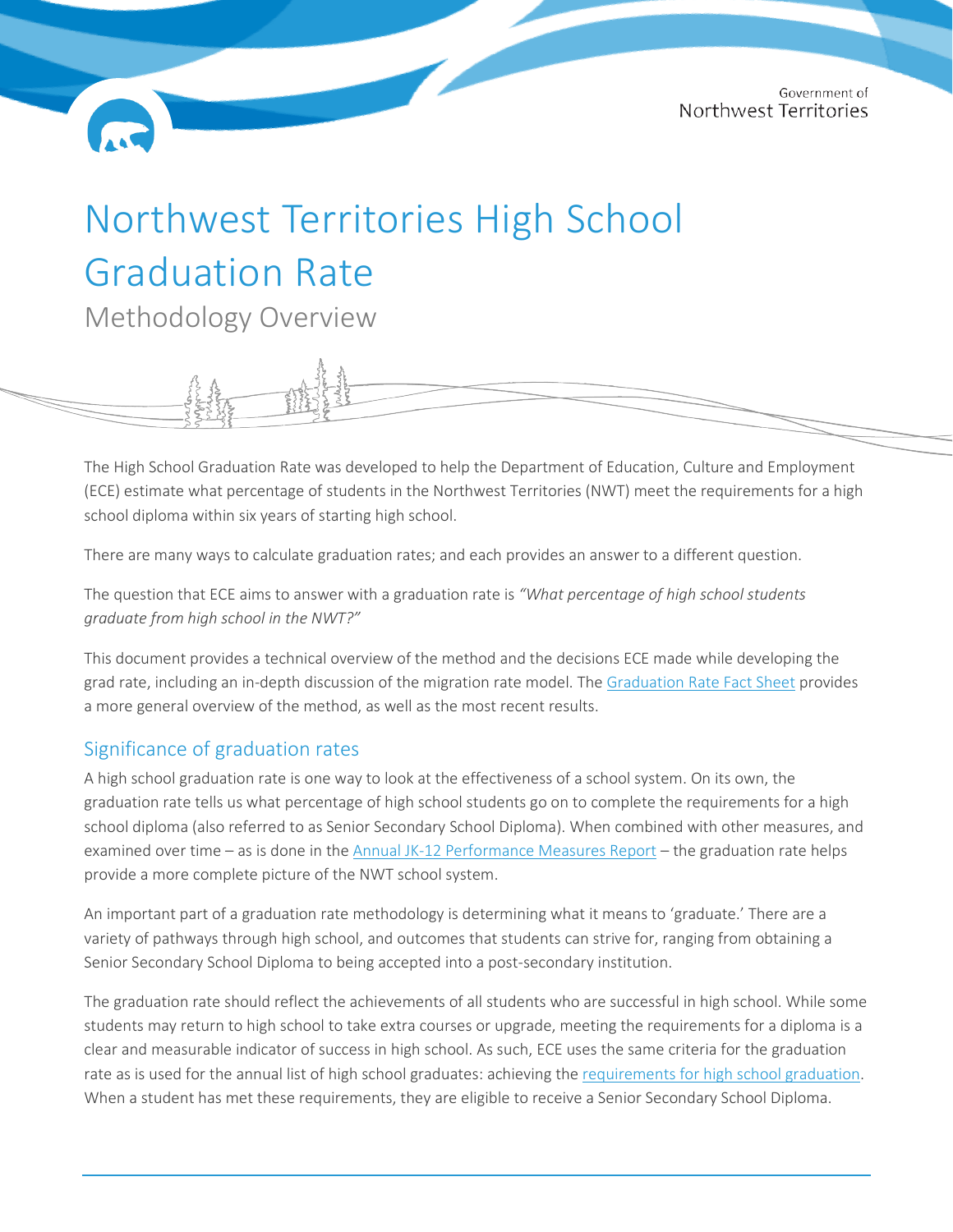### Selecting students for the calculation

It is important that each student is counted exactly once in the graduation rate. The easiest way to ensure this is to assign students to a cohort. Then, the graduation rate can be calculated by looking at all students in a cohort and counting how many graduated within six years of starting<sup>[1](#page-1-0)</sup> Grade 10.

High school officially starts with enrolment in Grade 10, so students are assigned a cohort in the school year when they first enrol in Grade 10 (or would have enroled in Grade 10 if they are a student who joined the NWT school system in a higher grade). For example, a student who started Grade 10 in the 2014-2015 school year is part of the '2014-2015' cohort.

Students who move to the NWT from other jurisdictions and enter high school in Grade 11 or 12 are also assigned a cohort. These students are called In-Migrants. Those who start in Grade 11 are assigned to the Grade 10 cohort of the previous school year, and those who enter in Grade 12 are assigned to the cohort from two school years before.

ECE only includes students in a cohort if they are 18 years old or younger when they enrol in Grade  $10^2$  $10^2$ . Students who are 19 years old or older when they first enrol in Grade 10 are unlikely to complete high school before they are 21, and are considered mature students.

## Completion time

High school students can take different pathways through high school. To allow students a wide window of time to complete high school and still have their graduation count in the graduation rate, ECE uses a six-year completion time.



What percentage of students from a given Grade 10 year graduate within 6 Years?

ECE chose a six-year window for completion because some students may take more time to navigate the school system than others, or may not be able to complete their high school requirements within three years due to

<span id="page-1-0"></span> $1$  Not all students enrol in Grade 10, so a cohort includes all students who:

A. Enroled in Grade 10 for the first time in a particular year (Year1);

B. Enroled in Grade 11 for the first time in the following year (Year2), and have no prior record of enroling in Grade 10 in the NWT, or;

C. Enroled in Grade 12 for the first time two years after Year1 (Year3), and have no prior record of enroling in Grade 10 or 11 in the NWT.

<span id="page-1-1"></span> $2$  For in-migrants, and other students whose first enrolment in high school is in Grade 11 or 12, ECE considers the age these students would have been 1 or 2 years prior to their first enrolment, respectively.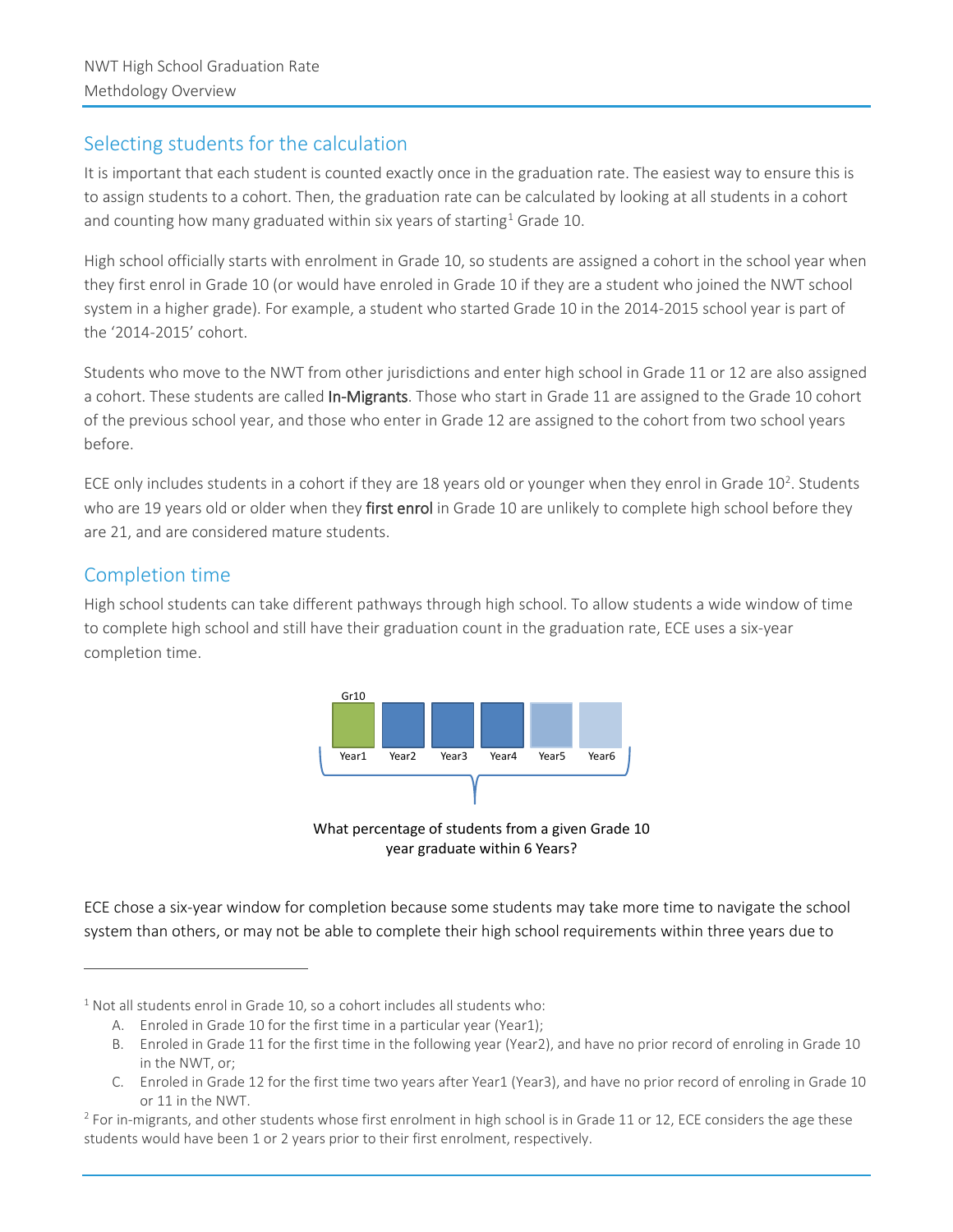circumstances beyond their control, such as limited availability of core courses at their school. A six-year window ensures that all students who graduate, no matter their circumstances, have a chance to be counted in the graduation rate. Furthermore, a six-year completion window reflects the commitment of ECE to provide education to NWT residents up to the age of 21, at which point continued enrolment in high school is at the discretion of the school. Most students start Grade 10 at age 15, so this six-year window allows them to the age of 21 to graduate and still be included in the graduation rate.

Thus, all students in a cohort who obtain their high school diploma within six years of starting high school are counted as a Completion.

## Designating a school

Students in the NWT often move between schools as they complete high school. When calculating the graduation rate at the community level (i.e. Yellowknife, Regional Centres and Small Communities), ECE needs to ensure that each student counts for only one community type. To do this, each student, at the end of the six-year window, is assigned a 'designated school.'

For students who graduate within the six-year window, their designated school is the one they attended when they graduated high school. Even if a student returns to high school after graduating to take extra courses or improve their grades, their designated school for the purpose of the graduation rate is still the school they graduated from.

For students that did not graduate within the six-year window, their designated school is the last school within that window that they were enroled in.

### Out-Migration Rate Model

Just as in-migrants, or students who started high school in the NWT in Grade 11 or 12, need to be counted, ECE also needs to take into consideration high school students who move out of the NWT before they complete high school. These students are called Out-Migrants.



# Out-migration

Some students start high school in the NWT and finish in another jurisdiction. If these students are not removed from the graduation rate calculation, the rate will be lower than it should be, as it would count as a drop-out. By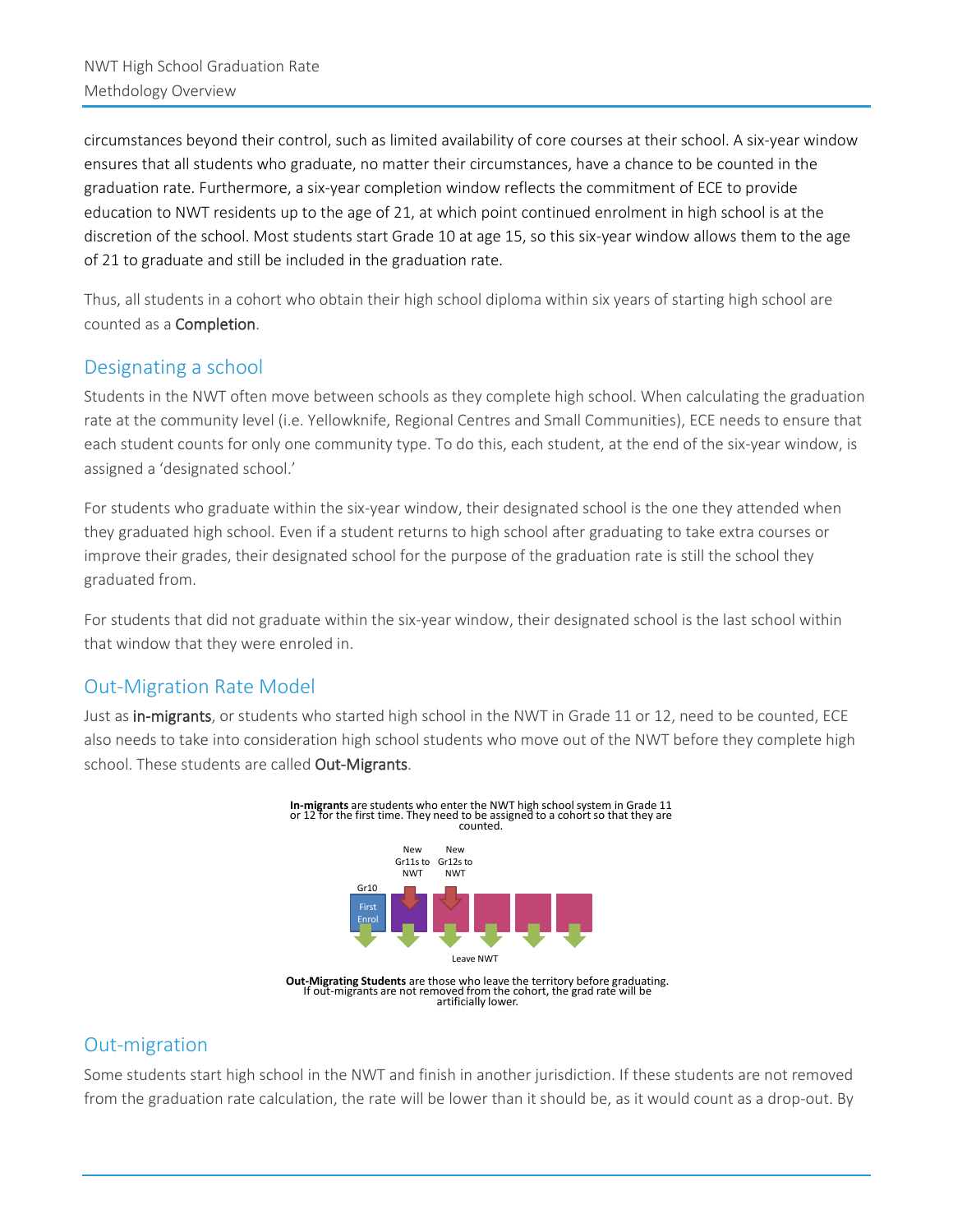removing out-migrants from the cohort, ECE's graduation rate is a more accurate representation of the rate of high school graduation within the NWT.

However, NWT student record data does not consistently track if a student drops out of school or moves out of the territory. To overcome this data limitation and ensure the six-year graduation rate is as accurate as possible, ECE uses a model to estimate the number of students in a cohort that are 'out-migrants,' and then subtracts that number from the total number of students in the cohort.

#### Proxy population

The out-migration model uses a proxy population of students in grades 1-4 to estimate the rate of out-migration in the NWT by ethnicity and community type.

A proxy population is a population that is different from the target population and is used as a stand-in to estimate features of the target population. The challenge with student record data is that ECE cannot reliably differentiate between high school-aged students who dropped out of school, and students who moved out of the jurisdiction. In grades 1-4, however, it can be assumed that a student who no longer attends school has moved, because students in those grades cannot elect to drop out. ECE first determines the out-migration rate of students in grades 1-4 each year of a cohort, and then uses that to estimate the number of students in the cohort who out-migrated within those six years.

Grades 1-4 are used to get the greatest possible number of students in the model. The more individuals counted, the more accurate the model – and as the NWT has a small student population, aggregating data over multiple years and multiple grades helps to statistically compensate for the small population and improve the accuracy of the model.

# Key variables: Ethnicity, Gender and Community type

ECE conducted analyses of Statistics Canada's migration data over the last decade (2010-2020) to determine what factors most affect the probability that a family, and more specifically a student, migrates out of the NWT within six years. It was determined that ethnicity (Indigenous vs non-Indigenous), and the size of community they live in (Small Community, Regional Centre, or Yellowknife) are the key variables for migration in the NWT. We also include gender in the model for completeness.

### Enrolments in grades 1-4

The first step of building the model is to count the number of students enroled in grades 1, 2, 3 and 4 each year, according to each of the key variables. The results are in the Enrolments column of the following chart:

| Year  | Grade    | <b>Ethnicity</b> | <b>Community Type</b>  | Gender   | <b>Enrolments</b> |
|-------|----------|------------------|------------------------|----------|-------------------|
| Year1 |          | Indigenous       | Small Community        | Female   |                   |
| Year1 |          | Non-Indigenous   | <b>Small Community</b> | Female   |                   |
| Year1 |          | Indigenous       | Regional Centre        | Female   |                   |
|       | $\cdots$ |                  | $\cdots$               | $\cdots$ | $\cdots$          |

Since the completion window is six years, for each out-migration model, six years of Grade 1-4 enrolments are counted for each Grade, Ethnicity, Gender and Community Type.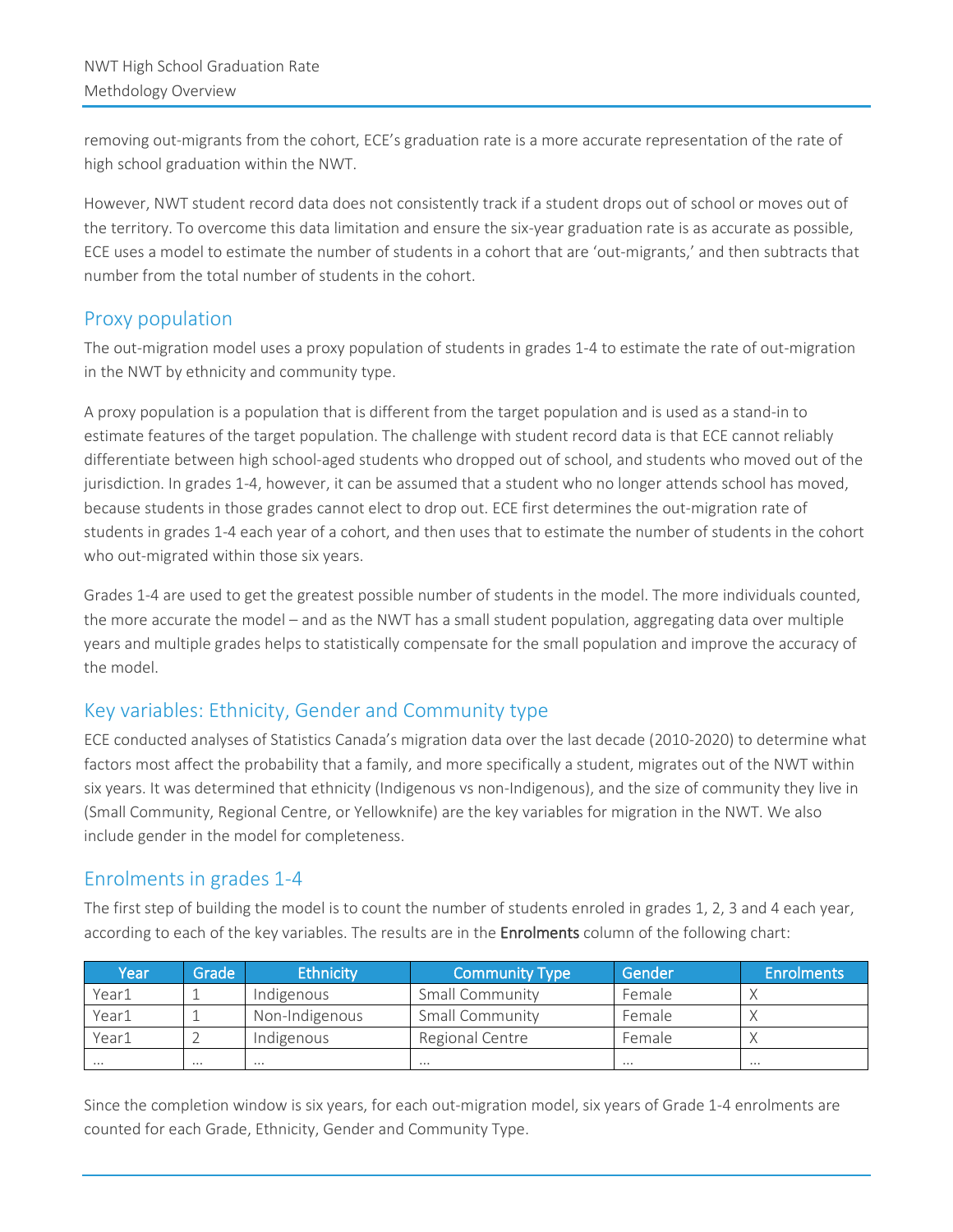The final table has 288 rows.

It is important to note that this model does not use a cohort method. Each year is treated as a snapshot of the student body in that year, and so a student who is enroled in Grade 2 in Year1, who remains in the NWT, will be part of the enrolment count for Grade 3 in Year2.

#### Out-migration in grades 1-4

Once enrolments are counted, ECE counts the number of out-migrants for each Year, Grade, Ethnicity and Community Type, which is the same table as shown above with the Enrolments column replaced by Out-Migrants:

| Year     | Grade i  | <b>Ethnicity</b> | <b>Community Type</b>  | Gender   | <b>Out-Migrants</b> |
|----------|----------|------------------|------------------------|----------|---------------------|
| Year1    |          | Indigenous       | <b>Small Community</b> | Female   |                     |
| Year1    |          | Non-Indigenous   | Small Community        | Female   |                     |
| Year1    |          | Indigenous       | Regional Centre        | Female   |                     |
| $\cdots$ | $\cdots$ | $\cdots$         | $\cdots$               | $\cdots$ | $\cdots$            |

A student in YearX in Grade 1-4 is considered to be an out-migrant if the following conditions are true:

- They do not appear in any Grade, in any Community Type in the NWT in YearX+1
- They do not appear in any Grade, in any Community Type in the NWT in Year6

#### Out-migration rates for grades 1-4

Once the enrolments for each year and the number of out-migrants are counted, ECE is able to compute the outmigration rate for the entire six-year window for students in grades 1-4.

First, all of the Year and Grade values are added together to get a final table that looks like this:

| <b>Ethnicity</b> | <b>Community Type</b> | Gender | <b>Total Enrolments</b> | <b>Total Out-migrants</b> |
|------------------|-----------------------|--------|-------------------------|---------------------------|
| Indigenous       | Small Community       | Female | X                       |                           |
| Indigenous       | Regional Centre       | Female | X                       |                           |
| Indigenous       | Yellowknife           | Female | X                       | ν                         |
| Indigenous       | Small Community       | Male   | X                       |                           |
| Indigenous       | Regional Centre       | Male   | X                       |                           |
| Indigenous       | Yellowknife           | Male   | X                       |                           |
| Non-Indigenous   | Small Community       | Female | X                       |                           |
| Non-Indigenous   | Regional Centre       | Female | X                       |                           |
| Non-Indigenous   | Yellowknife           | Female | Χ                       | $\checkmark$              |
| Non-Indigenous   | Small Community       | Male   | X                       | $\vee$                    |
| Non-Indigenous   | Regional Centre       | Male   | X                       |                           |
| Non-Indigenous   | Yellowknife           | Male   | X                       |                           |

Then, for each Ethnicity, Community Type and Gender category, the number of Out-Migrants (Y) is divided by the number of Enrolments (X), to get an out-migration rate for that category of student.

ECE also calculates, using the same method, an out-migration rate for the Ethnicity + Community type categories, without gender. This is calculated separately because non-binary students are included, but are not included in